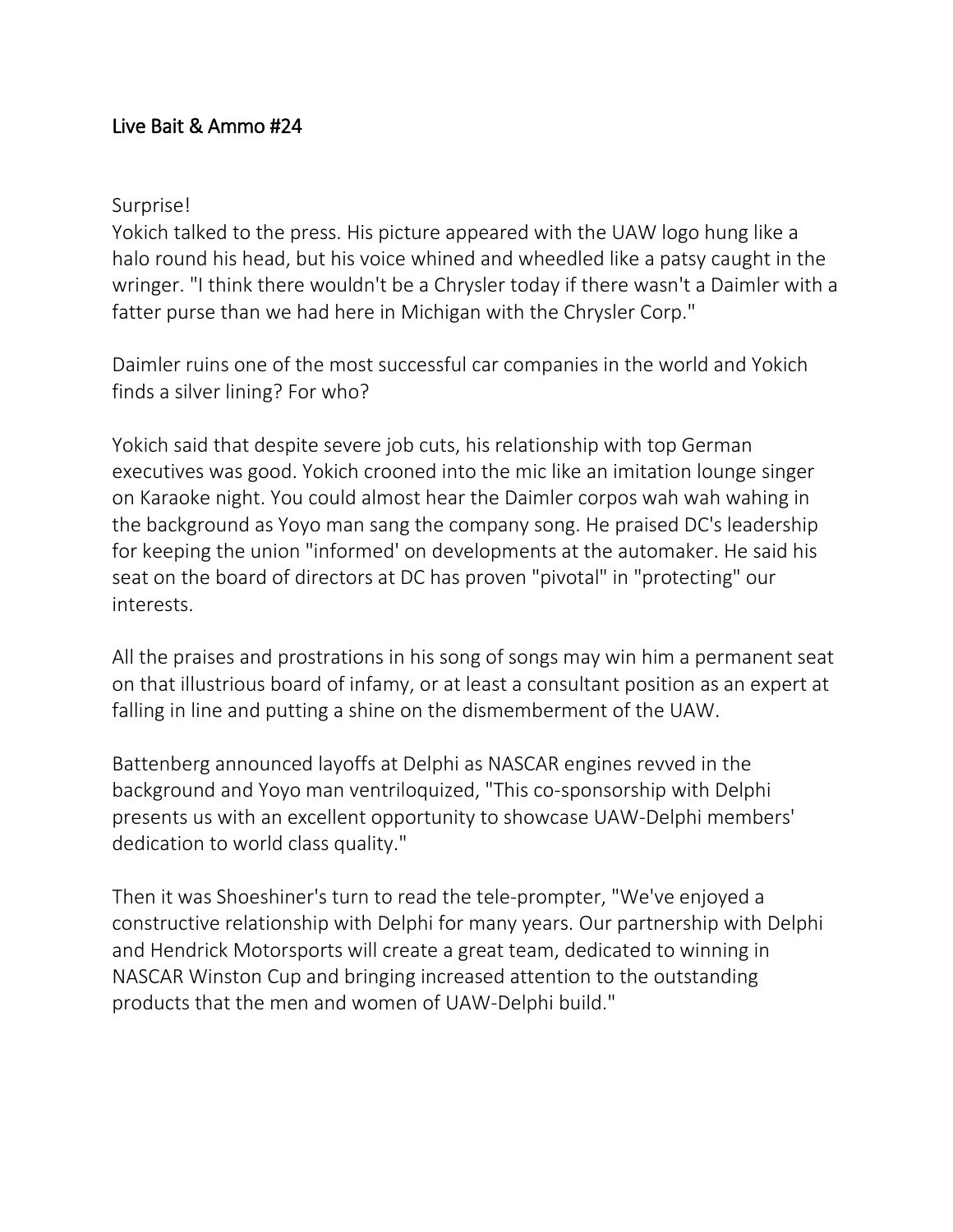Makes you proud to be union when your leaders hug the boss' leg like that, though I'm sure that before the Shoe gets a seat on the board he'll get a boot on the seat, an open door, and a Rude Street wake-up.

But "The Finger" one upped them all. Ron organized a convoy of UAW members in Ford Explorers to support Ford CEO, Jacques Nasser at congressional hearings in Washington D.C. The Finger did nothing to support locked out members of Local 2036 in Kentucky. In fact, he took away their strike benefits.

As the ranks of the UAW trickle down a towering 180 million dollar monument to partnership [UAW-GM Center for Human Resources] ascends above the grimy scrim over Jefferson Ave., a brick and mortar symbol of the Golden Handshake, our reward for suffering quietly the bloodletting of our ranks. UAW membership sank again in 2000, it's lowest level ever.

But office rats at Sold Our Dignity House insist that under the shrewd stewardship of Pharaoh Stephen the UAW has emerged as one of the richest pyramids, I mean, unions on earth. The standard of measure in the UAW is no longer the size of the membership, it's the size of the bank roll. The work of the UAW is no longer organizing, it's "growing the business".

The UAW built a golf course at Black Lake and loaned Steve Yokich \$1.25 million to start a for profit company to manage the golf course. I presume Steve got a favorable rate of interest considering he's a union brother. A favor to one is a favor to all. Right? The UAW bought a radio station and is now being sued by former partners for driving it into bankruptcy. Former employees of the radio station are also suing the UAW for firing them after they attempted to start a union.

The UAW invested \$14 million in Pro Air which has since gone belly up. The UAW bid \$9.75 million on a resort in Palm Springs. Hey, maybe they'll loan me a million bucks to start a for profit company to manage the resort. Or better yet, my own Live Bait & Ammo Radio Show. What the hell, it's who you know.

Just ask Mexican Industries CEO, Pamela Aguirre. Mexican Industries in Detroit deducted dues from UAW members checks but didn't fork over to the UAW for five consecutive months, then declared bankruptcy. Our UAW Secretary-Treasurer, Ruben Burks, was floating the loan for the social movement's sake, that is, to help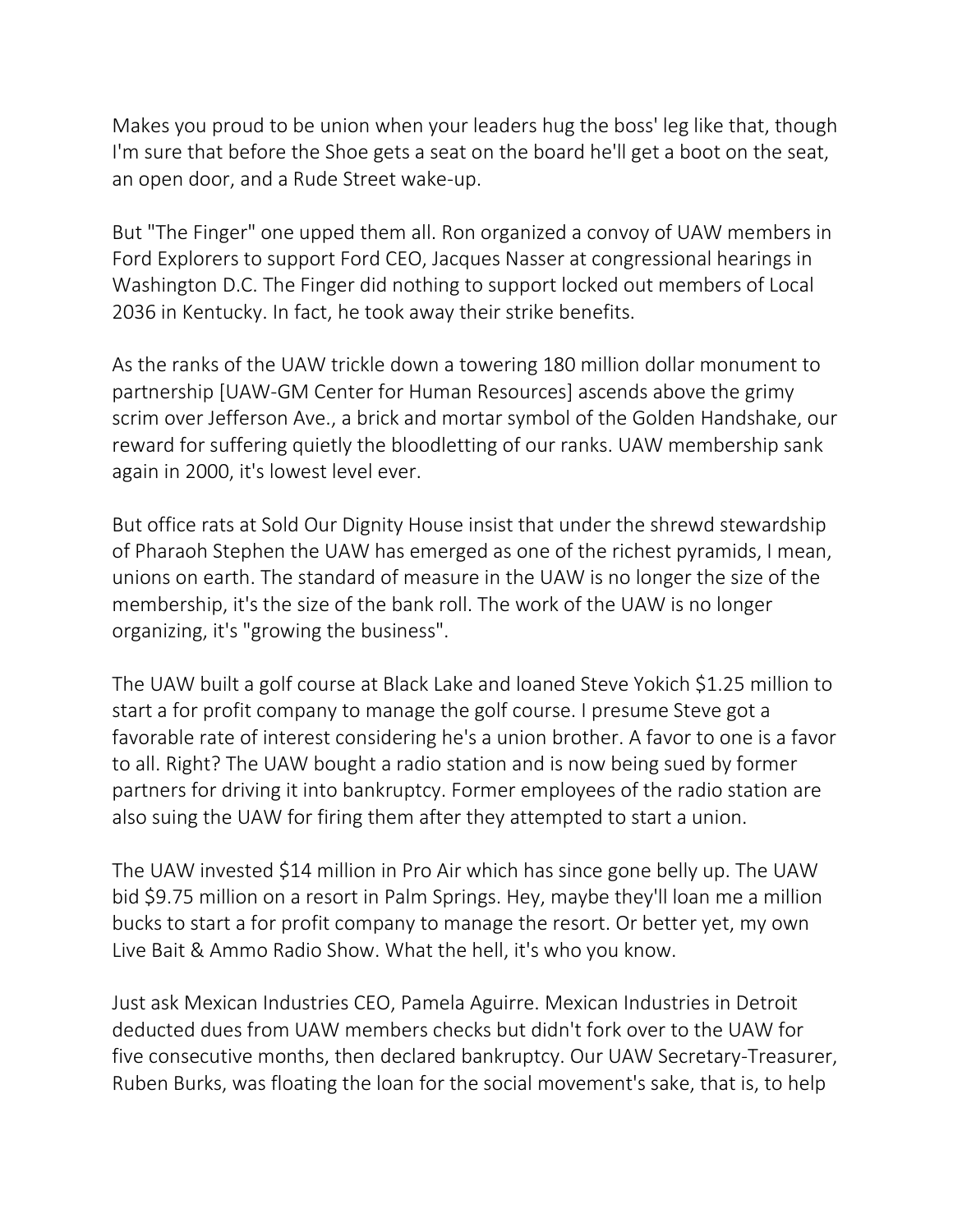the company. Incompetence or corruption? Either way the UAW is a real swinging social movement.

Industrious Brother Hawk Wright dug up the following notice from the "What's Coming Up" archives of the Detroit UnFree Press, March 2, 1999.

"Sweetheart Ball, 6:30 p.m. Saturday at the Ritz-Carlton Hotel in Dearborn. A benefit for the March of Dimes, this ball honors Mexican Industries CEO Pam Aguirre, International Union UAW secretary-treasurer Ruben Burks, NBD Banks president Walter Watkins and restaurateur John Ginopolis. Dinner, dancing and doing good. Tickets are \$175. Call (248) 359-1550."

The Rollover Caucus demands that each UAW Local in Michigan make an annual per capita donation to the International so they can hobnob in the Economic Alliance of Michigan. Why should we pick up the tab for porkchoppers to wine, dine, and rub noses with the bosses? Why haven't they requested donations to organize the unorganized? When are they going to walk the shop floor and ask us what we think? No time. They're too busy "...dancing and doing good."

Yokich blames the decline of the UAW on "loss of jobs in traditional core industries -- auto, aerospace, agricultural implements and heavy trucks." He also blames trade policies. But the US Bureau of Labor Statistics reported there were 20,000 more autoworker jobs in the US in 1999 than in 1979 when UAW membership peaked at one and a half million.

The jobs are here, they just aren't union. The UAW failed to organize the parts plants where union density has fallen from 75% to less than 15%. We have failed to organize foreign transplants as well. But hey, we're on a roll in Detroit casinos, the UAW might even buy one. Yokich blames the failure to organize on laws and uncooperative employers. The laws are not fair, he says. The employers aren't nice, he says. It's not easy, he says.

Was it easy when Walter Reuther got his head busted open at the Battle of the Overpass? Was it easy when he took a double barrel shotgun blast in the back? Was it easy when Victor Reuther was shot in the face and blinded in one eye? Was it easy when soldiers attacked strikers at Auto Lite with bayonets then fired into crowds killing two and injuring scores of others?